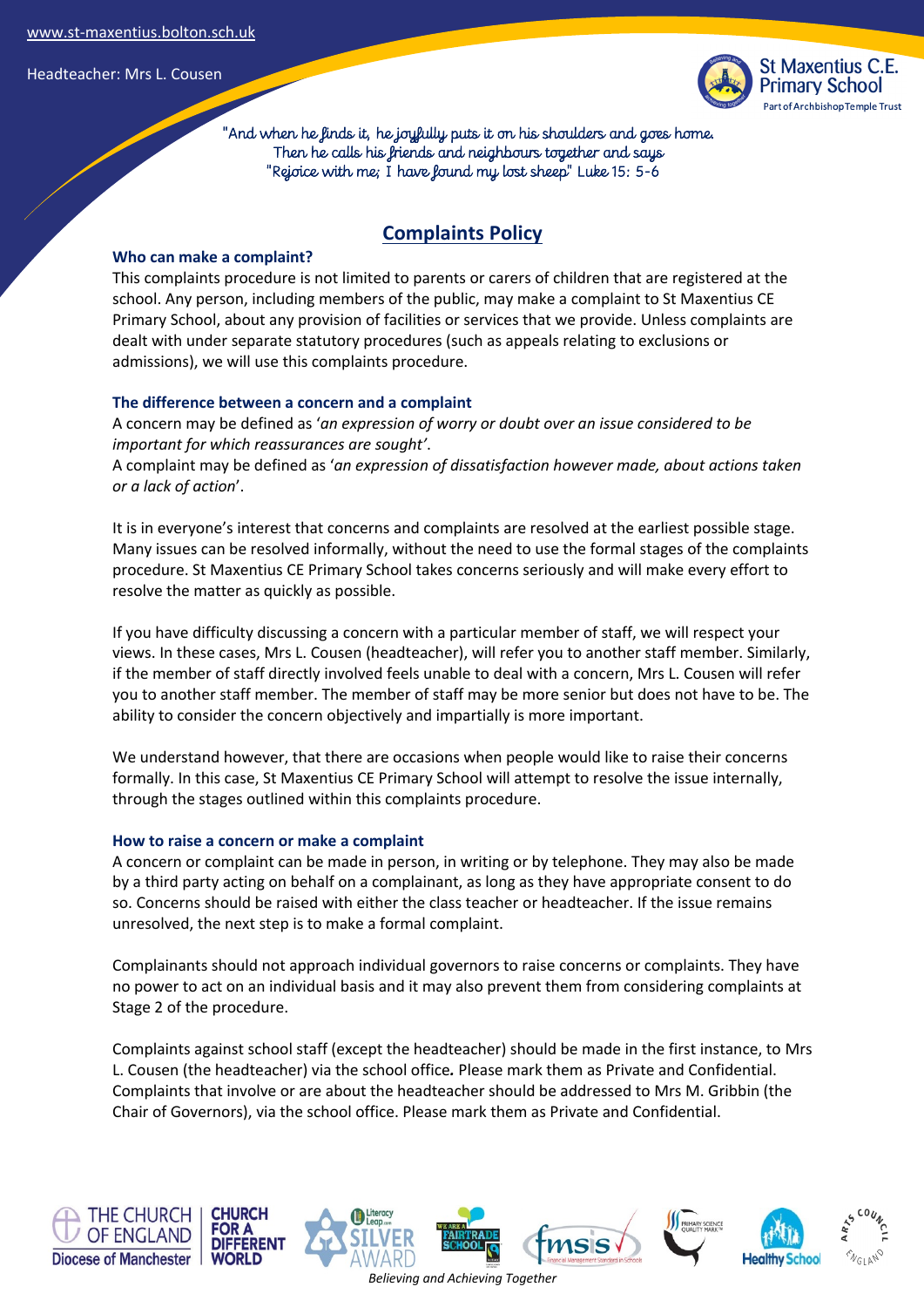

 "And when he finds it, he joyfully puts it on his shoulders and goes home. Then he calls his friends and neighbours together and says "Rejoice with me; I have found my lost sheep" Luke 15: 5-6

Complaints about the Chair of Governors, any individual governor or the whole governing body should be addressed to Mrs J. Pollard (the Clerk to the Governing Body) via the school office. Please mark them as Private and Confidential.

For ease of use, a template complaint form is included at the end of this procedure. If you require help in completing the form, please contact the school office. You can also ask third party organisations like the Citizens Advice to help you.

In accordance with equality law, we will consider making reasonable adjustments if required, to enable complainants to access and complete this complaints procedure. For instance, providing information in alternative formats, assisting complainants in raising a formal complaint or holding meetings in accessible locations.

#### **Anonymous complaints**

We will not normally investigate anonymous complaints. However, the headteacher or Chair of Governors, if appropriate, will determine whether the complaint warrants an investigation.

#### **Time scales**

You must raise the complaint within three months of the incident or, where a series of associated incidents have occurred, within three months of the last of these incidents. We will consider complaints made outside of this time frame if exceptional circumstances apply.

#### **Complaints received outside of term time**

We will consider complaints made outside of term time to have been received on the first school day after the holiday period.

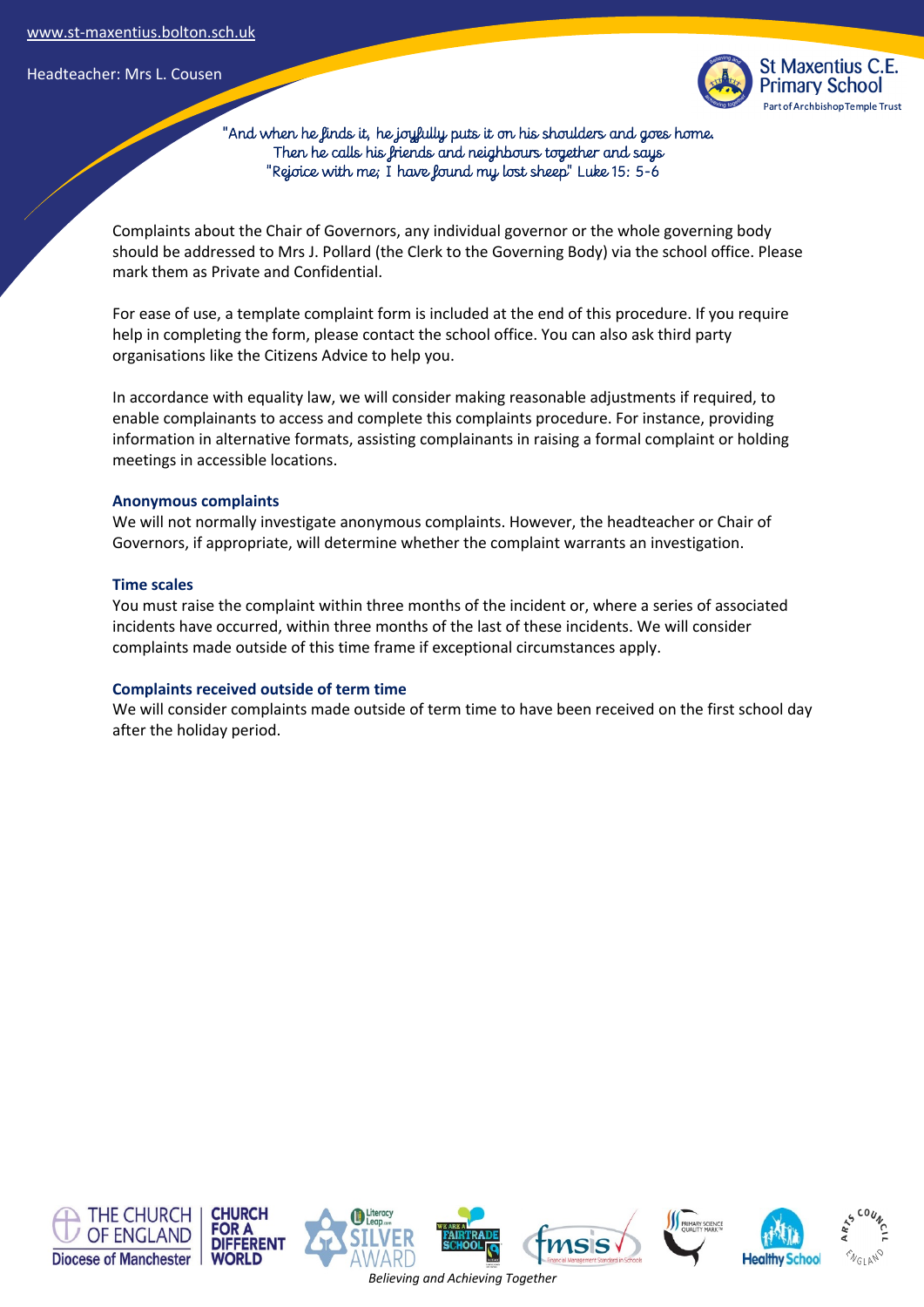

 "And when he finds it, he joyfully puts it on his shoulders and goes home. Then he calls his friends and neighbours together and says "Rejoice with me; I have found my lost sheep" Luke 15: 5-6

### **Scope of this Complaints Procedure**

This procedure covers all complaints about any provision of community facilities or services by St Maxentius CE Primary School, other than complaints that are dealt with under other statutory procedures, including those listed below.

| <b>Exceptions</b>                                                                                                            | Who to contact                                                                                                                                                                                                                                                                                                                               |
|------------------------------------------------------------------------------------------------------------------------------|----------------------------------------------------------------------------------------------------------------------------------------------------------------------------------------------------------------------------------------------------------------------------------------------------------------------------------------------|
| Admissions to schools<br>Statutory assessments of<br><b>Special Educational Needs</b><br>School re-organisation<br>proposals | Concerns about admissions, statutory assessments of Special Educational Needs,<br>or school re-organisation proposals should be raised with Bolton Local Authority.                                                                                                                                                                          |
| Matters likely to require a                                                                                                  | Complaints about child protection matters are handled under our child protection                                                                                                                                                                                                                                                             |
| Child Protection Investigation                                                                                               | and safeguarding policy and in accordance with relevant statutory guidance.<br>If you have serious concerns, you may wish to contact the local authority<br>designated officer (LADO) who has local responsibility for safeguarding or the<br>Multi-Agency Safeguarding Hub (MASH).<br>LADO - Lisa Kelly (Lisa.Kelly@bolton.gov.uk)<br>MASH- |
| Exclusion of children from<br>school*                                                                                        | Further information about raising concerns about exclusion can be found at:<br>www.gov.uk/school-discipline-exclusions/exclusions.                                                                                                                                                                                                           |
|                                                                                                                              | *complaints about the application of the behaviour policy can be made through the<br>school's complaints procedure.                                                                                                                                                                                                                          |
| Whistleblowing                                                                                                               | We have an internal whistleblowing procedure for all our employees, including<br>temporary staff and contractors.                                                                                                                                                                                                                            |
|                                                                                                                              | The Secretary of State for Education is the prescribed person for matters relating<br>to education for whistleblowers in education who do not want to raise matters<br>direct with their employer. Referrals can be made at:<br>www.education.gov.uk/contactus.                                                                              |
|                                                                                                                              | Volunteer staff who have concerns about our school should complain through the<br>school's complaints procedure. You may also be able to complain direct to the LA<br>or the Department for Education (see link above), depending on the substance of<br>your complaint.                                                                     |
| Staff grievances                                                                                                             | Complaints from staff will be dealt with under the school's internal grievance<br>procedures.                                                                                                                                                                                                                                                |
| Staff conduct                                                                                                                | Complaints about staff will be dealt with under the school's internal disciplinary<br>procedures, if appropriate.                                                                                                                                                                                                                            |
|                                                                                                                              | Complainants will not be informed of any disciplinary action taken against a staff<br>member as a result of a complaint. However, the complainant will be notified that<br>the matter is being addressed.                                                                                                                                    |
| Complaints about services<br>provided by other providers<br>who may use school premises<br>or facilities                     | Providers should have their own complaints procedure to deal with complaints<br>about service. Please contact them direct.                                                                                                                                                                                                                   |
| National Curriculum - content                                                                                                | Please contact the Department for Education at:<br>www.education.gov.uk/contactus                                                                                                                                                                                                                                                            |











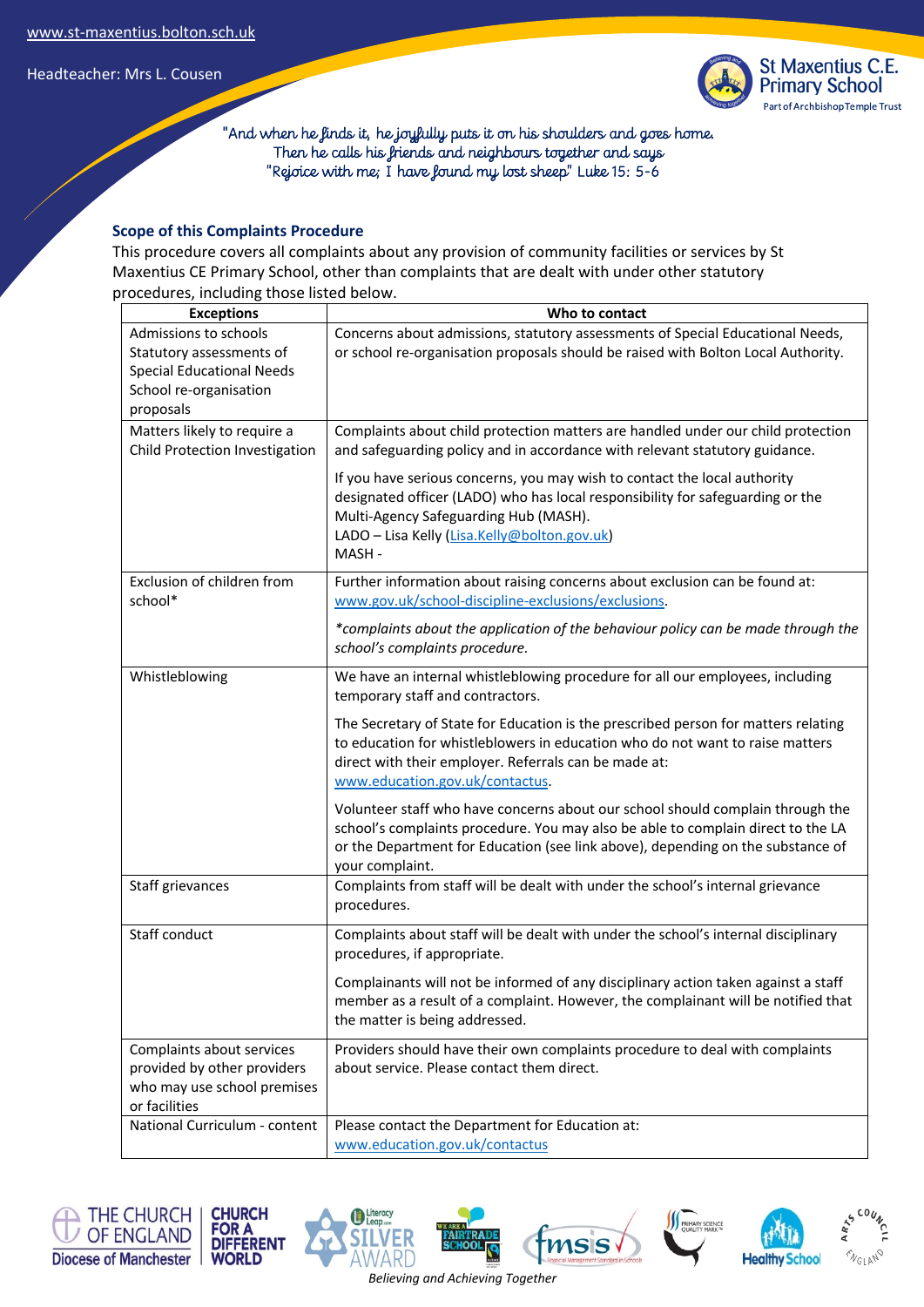

 "And when he finds it, he joyfully puts it on his shoulders and goes home. Then he calls his friends and neighbours together and says "Rejoice with me; I have found my lost sheep" Luke 15: 5-6

If other bodies are investigating aspects of the complaint, for example the police, local authority (LA) safeguarding teams or Tribunals, this may impact on our ability to adhere to the timescales within this procedure or result in the procedure being suspended until those public bodies have completed their investigations.

If a complainant commences legal action against St Maxentius CE Primary School in relation to their complaint, we will consider whether to suspend the complaints procedure in relation to their complaint until those legal proceedings have concluded.

#### **Resolving complaints**

At each stage in the procedure, St Maxentius CE Primary School wants to resolve the complaint. If appropriate, we will acknowledge that the complaint is upheld in whole or in part. In addition, we may offer one or more of the following:

- an explanation
- an admission that the situation could have been handled differently or better
- an assurance that we will try to ensure the event complained of will not recur
- an explanation of the steps that have been or will be taken to help ensure that it will not happen again and an indication of the timescales within which any changes will be made
- an undertaking to review school policies in light of the complaint
- an apology.

#### **Withdrawal of a Complaint**

If a complainant wants to withdraw their complaint, we will ask them to confirm this in writing.

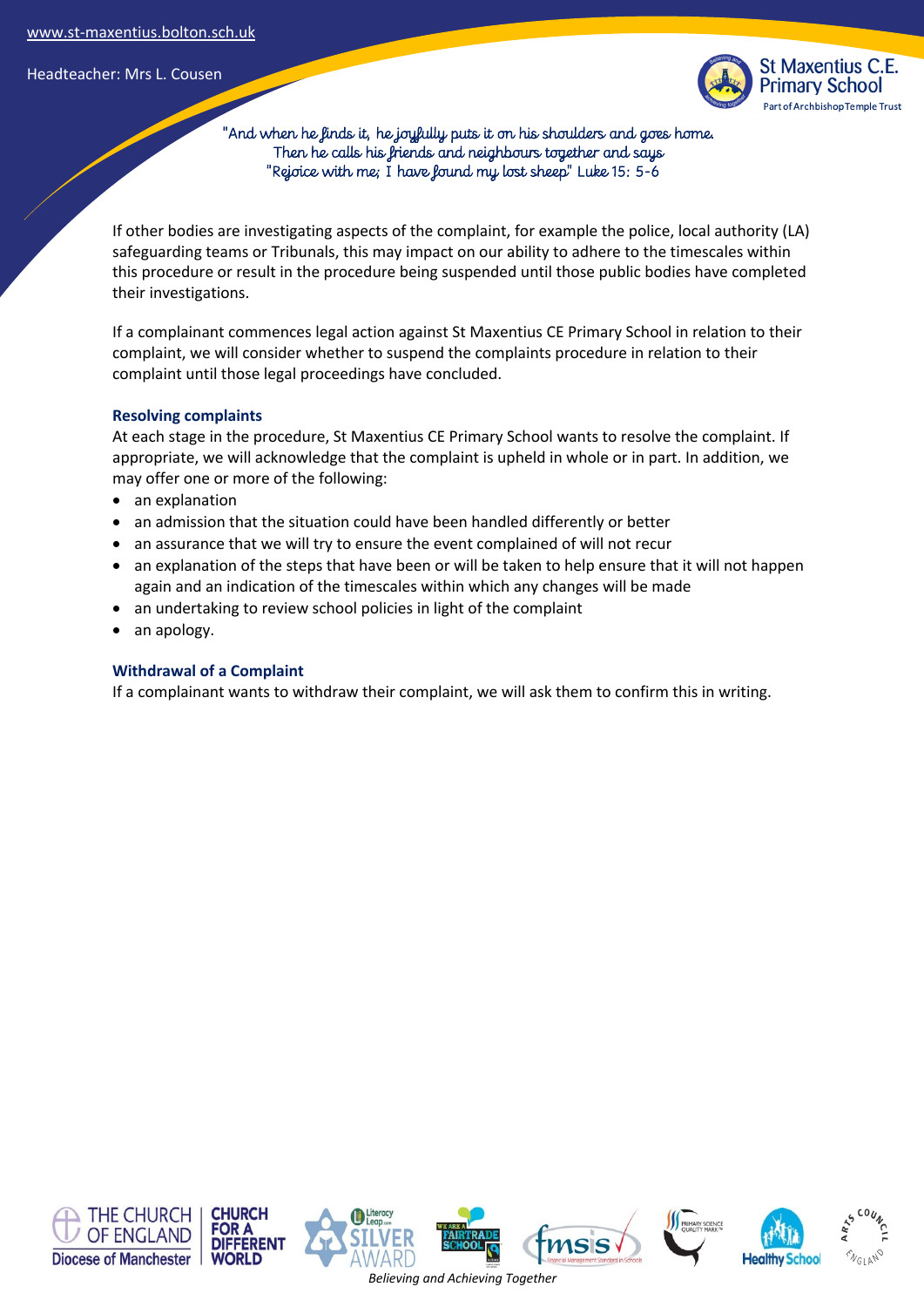

 "And when he finds it, he joyfully puts it on his shoulders and goes home. Then he calls his friends and neighbours together and says "Rejoice with me; I have found my lost sheep" Luke 15: 5-6

### **Stage 1**

Formal complaints must be made to the headteacher (unless they are about the headteacher), via the school office. This may be done in person, in writing (preferably on the Complaint Form), or by telephone.

The headteacher will record the date the complaint is received and will acknowledge receipt of the complaint in writing (either by letter or email) within 5 school days.

Within this response, the headteacher will seek to clarify the nature of the complaint, ask what remains unresolved and what outcome the complainant would like to see. The headteacher can consider whether a face to face meeting is the most appropriate way of doing this.

*Note: The headteacher may delegate the investigation to another member of the school's senior leadership team but not the decision to be taken.*

During the investigation, the headteacher (or investigator) will:

- if necessary, interview those involved in the matter and/or those complained of, allowing them to be accompanied if they wish
- keep a written record of any meetings/interviews in relation to their investigation.

At the conclusion of their investigation, the headteacher will provide a formal written response within 30 school days of the date of receipt of the complaint.

If the headteacher is unable to meet this deadline, they will provide the complainant with an update and revised response date.

The response will detail any actions taken to investigate the complaint and provide a full explanation of the decision made and the reason(s) for it. Where appropriate, it will include details of actions St Maxentius CE Primary School will take to resolve the complaint.

The headteacher will advise the complainant to get back in touch with the Head Teacher if there are issues that require further clarification or discussion. The letter will also advise them of how to escalate their complaint should they remain dissatisfied with the outcome of Stage 1.

If the complaint is about the headteacher, or a member of the governing body (including the Chair or Vice-Chair), a suitably skilled governor will be appointed to complete all the actions at Stage 1. Complaints about the headteacher or member of the governing body must be made to the Clerk, via the school office.

If the complaint is:

- jointly about the Chair and Vice Chair or
- the entire governing body or
- the majority of the governing body

Stage 1 will be considered by an independent investigator appointed by the governing body or Manchester Diocese. At the conclusion of their investigation, the independent investigator will provide a formal written response.









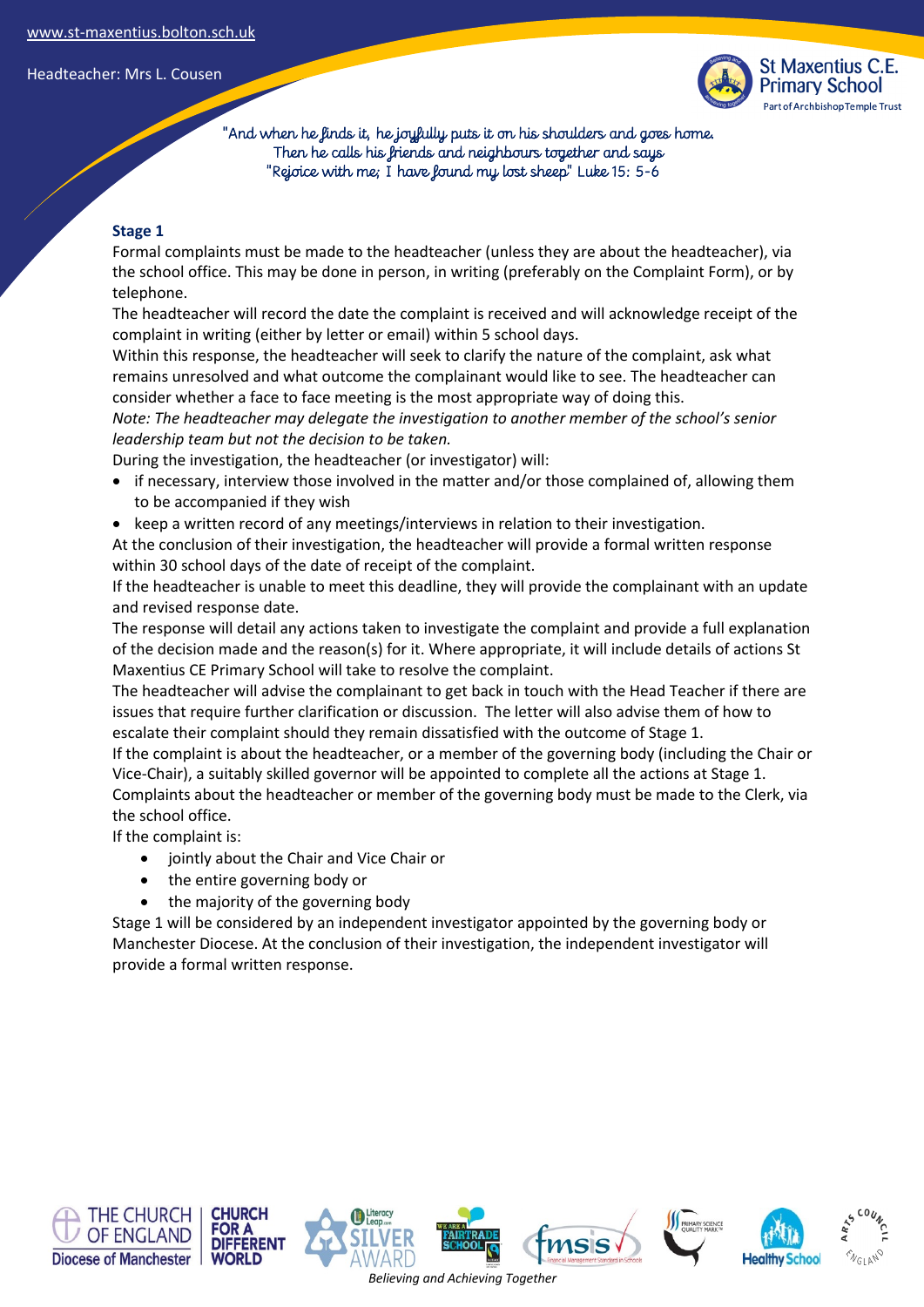

 "And when he finds it, he joyfully puts it on his shoulders and goes home. Then he calls his friends and neighbours together and says "Rejoice with me; I have found my lost sheep" Luke 15: 5-6

### **Stage 2**

If the complainant is dissatisfied with the outcome at Stage 1 and wishes to take the matter further, they can escalate the complaint to Stage 2 – a meeting with members of the governing body's complaints committee, which will be formed of the first three, impartial, governors available. This is the final stage of the complaints procedure.

A request to escalate to Stage 2 must be made to the Clerk, via the school office, within 10 school days of receipt of the Stage 1 response.

The Clerk will record the date the complaint is received and acknowledge receipt of the complaint in writing (either by letter or email) within 5 school days.

Requests received outside of this time frame will only be considered if exceptional circumstances apply.

The Clerk will write to the complainant to inform them of the date of the meeting. They will aim to convene a meeting within 10 school days of receipt of the Stage 2 request. If this is not possible, the Clerk will provide an anticipated date and keep the complainant informed.

If the complainant rejects the offer of three proposed dates, without good reason, the Clerk will decide when to hold the meeting. It will then proceed in the complainant's absence on the basis of written submissions from both parties.

The complaints committee will consist of at least three governors with no prior involvement or knowledge of the complaint. Prior to the meeting, they will decide amongst themselves who will act as the Chair of the Complaints Committee. If there are fewer than three governors from St Maxentius CE Primary School available, the Clerk will source any additional, independent governors through another local school or through their LA's Governor Services team, in order to make up the committee. Alternatively, an entirely independent committee may be convened to hear the complaint at Stage 2.

The committee will decide whether to deal with the complaint by inviting parties to a meeting or through written representations, but in making their decision they will be sensitive to the complainant's needs.

If the complainant is invited to attend the meeting, they may bring someone along to provide support. This can be a relative or friend. Generally, we do not encourage either party to bring legal representatives to the committee meeting. However, there may be occasions when legal representation is appropriate.

For instance, if a school employee is called as a witness in a complaint meeting, they may wish to be supported by union and/or legal representation.

*Note: Complaints about staff conduct will not generally be handled under this complaints procedure. Complainants will be advised that any staff conduct complaints will be considered under staff disciplinary procedures, if appropriate, but outcomes will not be shared with them.* 

Representatives from the media are not permitted to attend.

At least 5 school days before the meeting, the Clerk will:

- confirm and notify the complainant of the date, time and venue of the meeting, ensuring that, if the complainant is invited, the dates are convenient to all parties and that the venue and proceedings are accessible
- request copies of any further written material to be submitted to the committee at least 3 school days before the meeting.

Any written material will be circulated to all parties at least 5 school days before the date of the meeting. The committee will not normally accept, as evidence, recordings of conversations that were obtained covertly and without the informed consent of all parties being recorded.

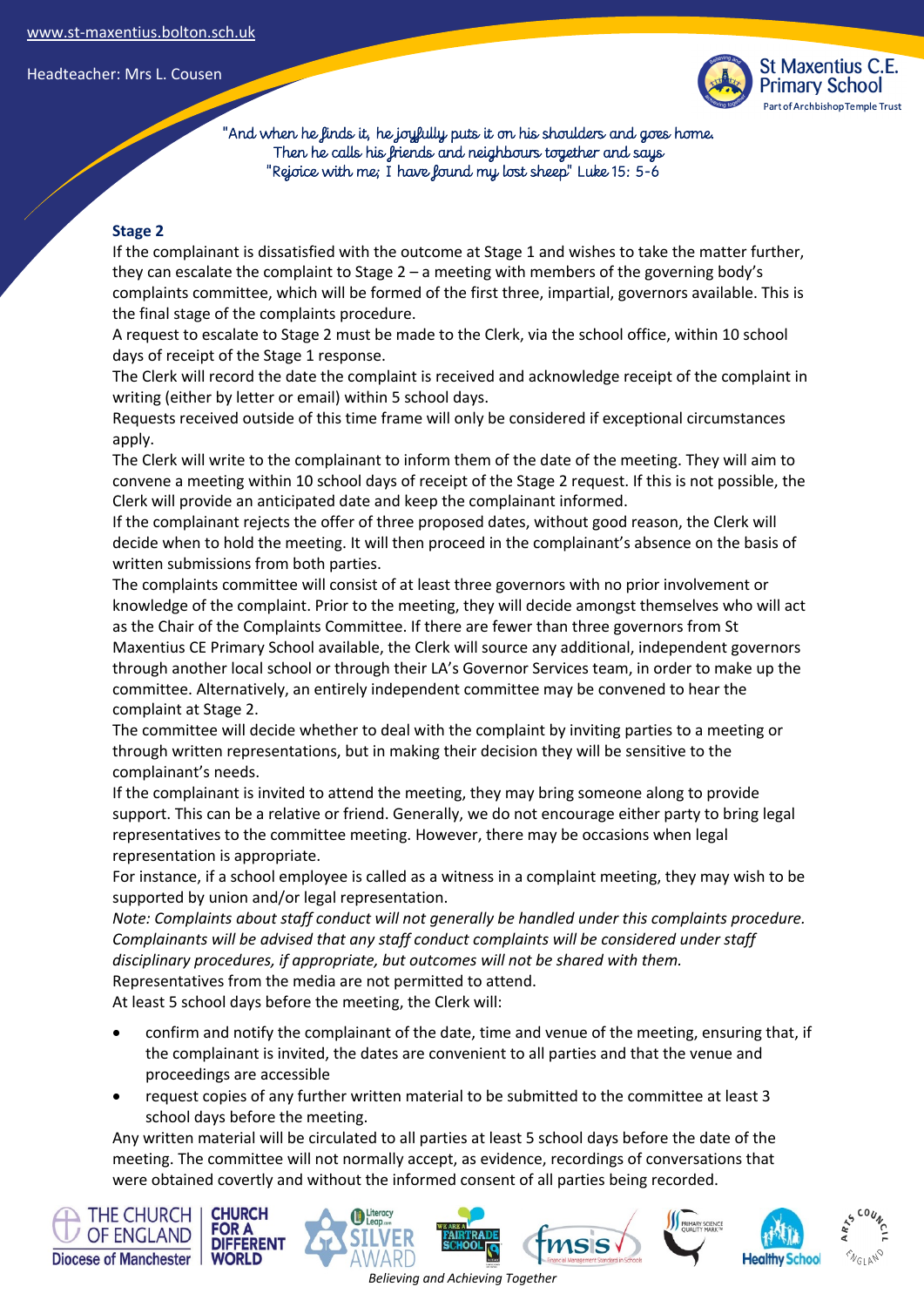

 "And when he finds it, he joyfully puts it on his shoulders and goes home. Then he calls his friends and neighbours together and says "Rejoice with me; I have found my lost sheep" Luke 15: 5-6

The committee will also not review any new complaints at this stage or consider evidence unrelated to the initial complaint to be included. New complaints must be dealt with from Stage 1 of the procedure.

The meeting will be held in private. Electronic recordings of meetings or conversations are not normally permitted unless a complainant's own disability or special needs require it. Prior knowledge and consent of all parties attending must be sought before meetings or conversations take place. Consent will be recorded in any minutes taken.

The committee will consider the complaint and all the evidence presented. The committee can:

- uphold the complaint in whole or in part
- dismiss the complaint in whole or in part.

If the complaint is upheld in whole or in part, the committee will:

- decide on the appropriate action to be taken to resolve the complaint
- where appropriate, recommend changes to the school's systems or procedures to prevent similar issues in the future.

The Chair of the Committee will provide the complainant and St Maxentius CE Primary School with a full explanation of their decision and the reason(s) for it, in writing, within 5 school days.

The letter to the complainant will include details of how to contact the Department for Education if they are dissatisfied with the way their complaint has been handled by St Maxentius CE Primary School.

If the complaint is:

- jointly about the Chair and Vice Chair or
- the entire governing body or
- the majority of the governing body

Stage 2 will be heard by a committee of independent, co-opted governors.

The response will detail any actions taken to investigate the complaint and provide a full explanation of the decision made and the reason(s) for it. Where appropriate, it will include details of actions St Maxentius CE Primary School will take to resolve the complaint.

The response will also advise the complainant of how to escalate their complaint should they remain dissatisfied.

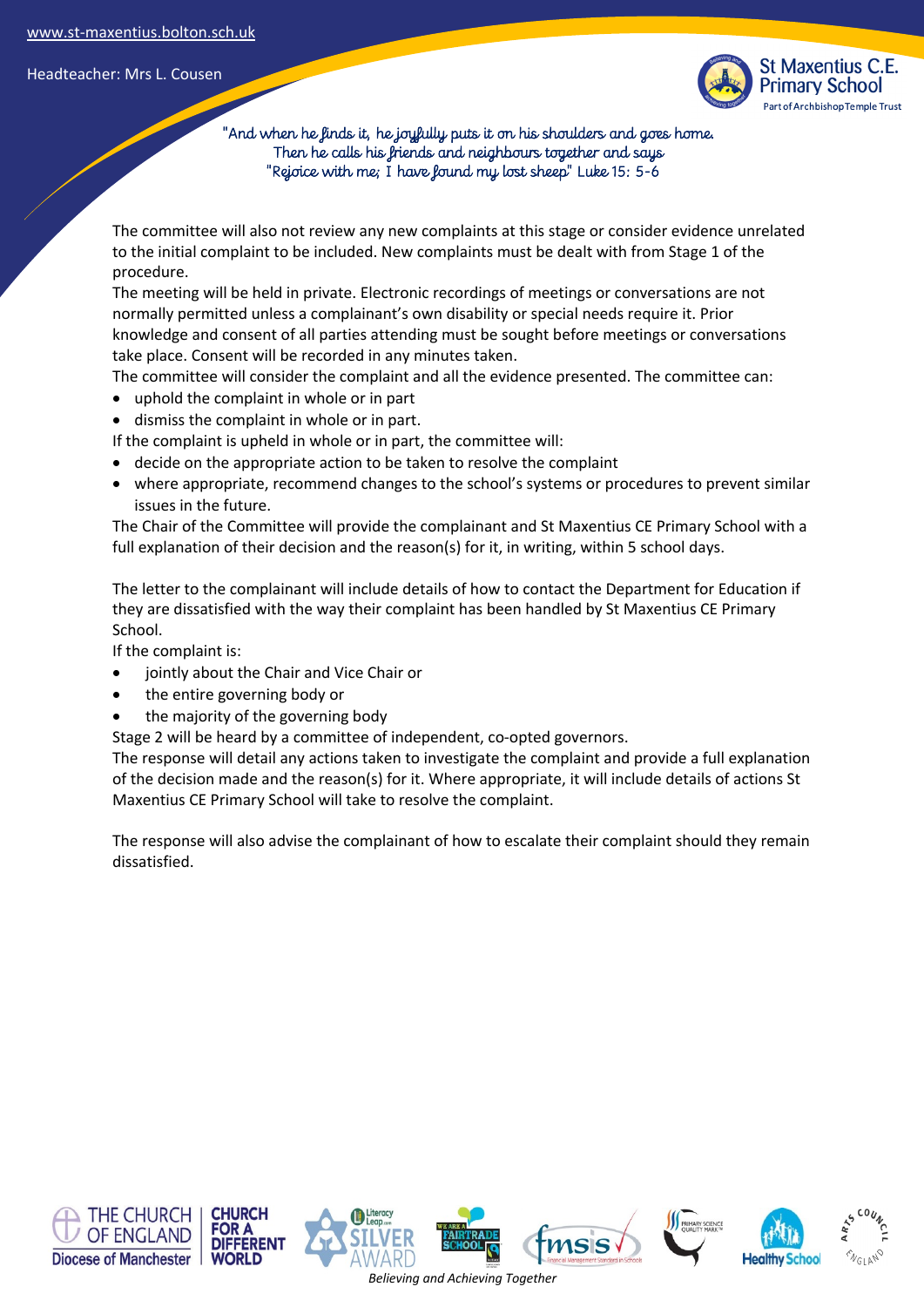

 "And when he finds it, he joyfully puts it on his shoulders and goes home. Then he calls his friends and neighbours together and says "Rejoice with me; I have found my lost sheep" Luke 15: 5-6

#### **Next Steps**

If the complainant believes the school did not handle their complaint in accordance with the published complaints procedure or they acted unlawfully or unreasonably in the exercise of their duties under education law, they can contact the Department for Education after they have completed Stage 2.

The Department for Education will not normally reinvestigate the substance of complaints or overturn any decisions made by St Maxentius CE Primary School. They will consider whether St Maxentius CE Primary School has adhered to education legislation and any statutory policies connected with the complaint.

The complainant can refer their complaint to the Department for Education online at: www.education.gov.uk/contactus, by telephone on: 0370 000 2288 or by writing to: Department for Education Piccadilly Gate Store Street Manchester M1 2WD.

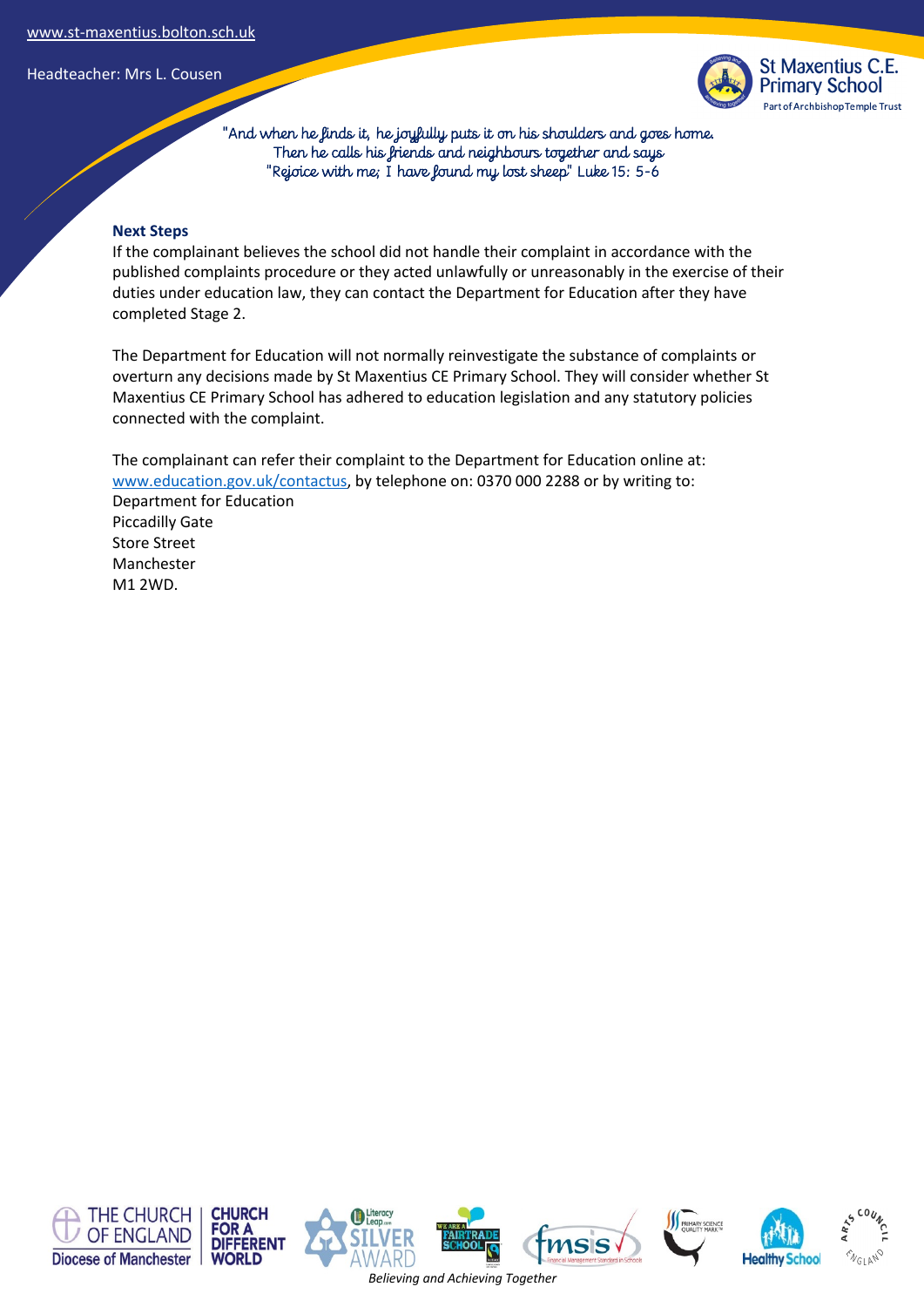

 "And when he finds it, he joyfully puts it on his shoulders and goes home. Then he calls his friends and neighbours together and says "Rejoice with me; I have found my lost sheep" Luke 15: 5-6

#### **Complaint Form**

Please complete and return to Mrs L. Cousen (headteacher/Mrs Pollard (clerk)/Mrs M. Gribbin (Chair of Governors) who will acknowledge receipt and explain what action will be taken.

**Your name:**

**Pupil's name (if relevant):**

**Your relationship to the pupil (if relevant):**

**Address:** 

**Postcode: Day time telephone number:**

**Evening telephone number:**

**Please give details of your complaint, including whether you have spoken to anybody at the school about it.**

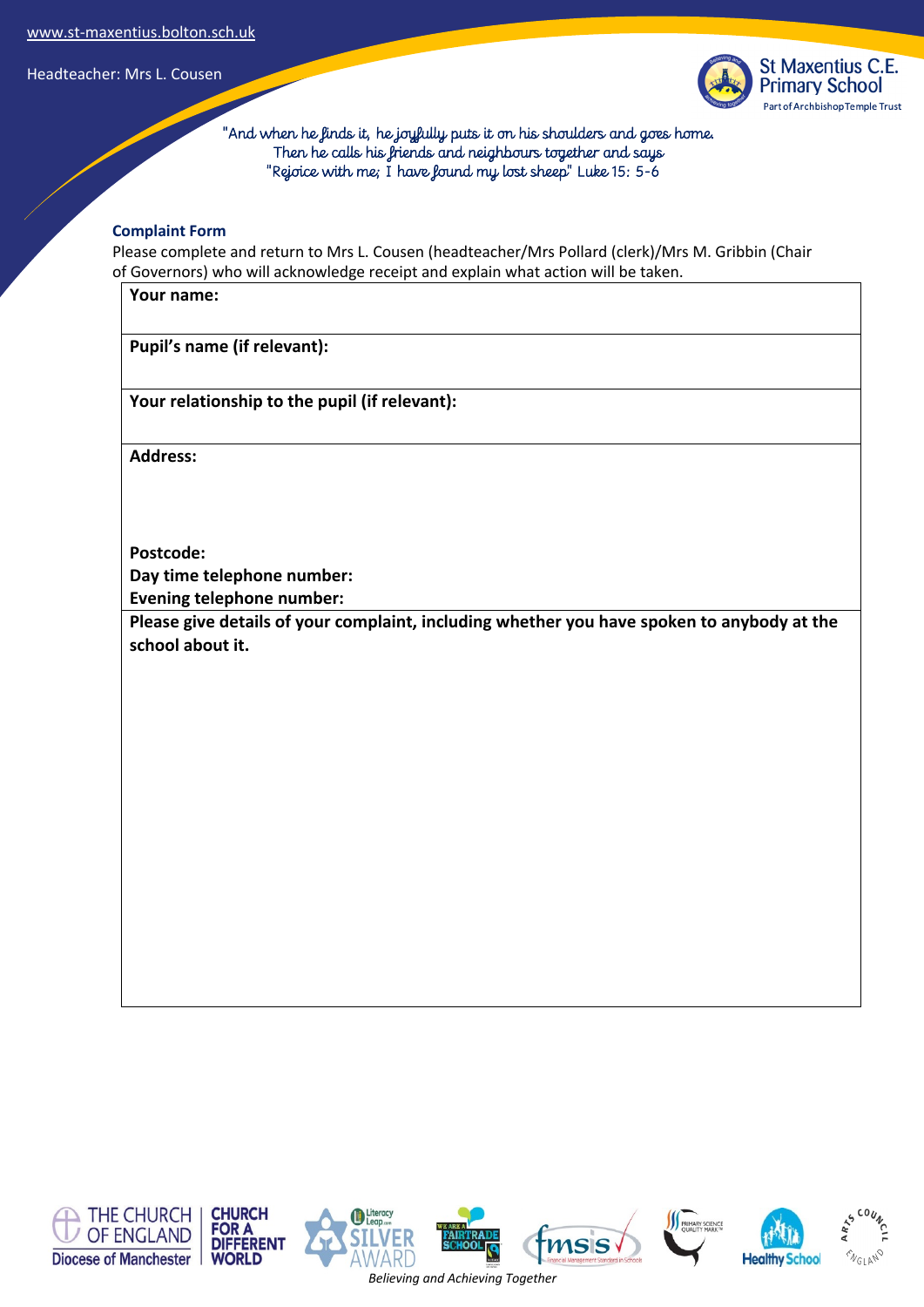

 "And when he finds it, he joyfully puts it on his shoulders and goes home. Then he calls his friends and neighbours together and says "Rejoice with me; I have found my lost sheep" Luke 15: 5-6

| What actions do you feel might resolve the problem at this stage? |
|-------------------------------------------------------------------|
|                                                                   |
|                                                                   |
|                                                                   |
|                                                                   |
|                                                                   |
|                                                                   |
|                                                                   |
| Are you attaching any paperwork? If so, please give details.      |
|                                                                   |
|                                                                   |
|                                                                   |
|                                                                   |
|                                                                   |
|                                                                   |
|                                                                   |
|                                                                   |
| Signature:                                                        |
| Date:                                                             |
| <b>Official use</b>                                               |
| Date acknowledgement sent:                                        |
| By who:                                                           |
| <b>Complaint referred to:</b>                                     |
| Date:                                                             |

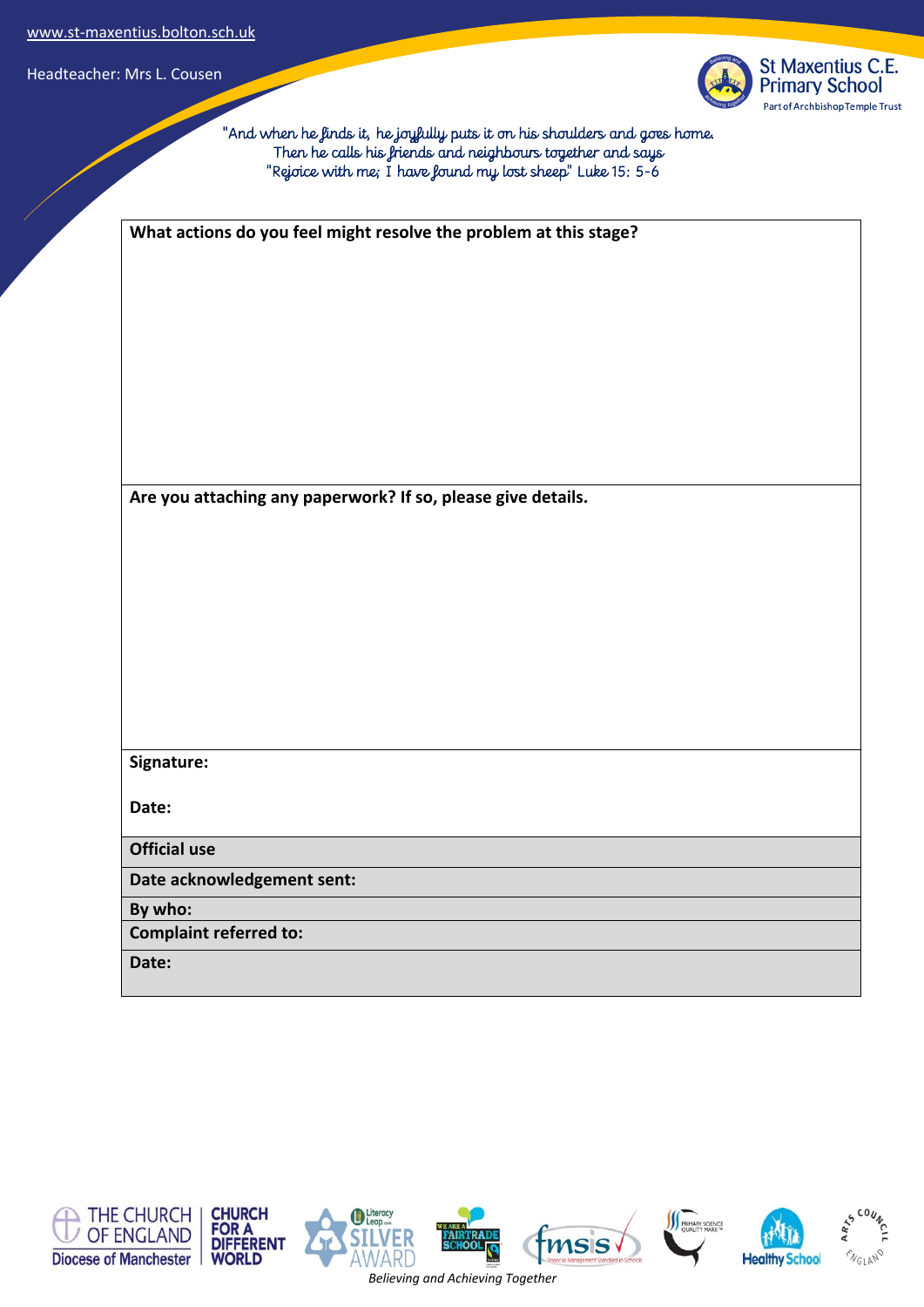

 "And when he finds it, he joyfully puts it on his shoulders and goes home. Then he calls his friends and neighbours together and says "Rejoice with me; I have found my lost sheep" Luke 15: 5-6

### **Roles and Responsibilities**

### **Complainant**

The complainant will receive a more effective response to the complaint if they:

- explain the complaint in full as early as possible
- co-operate with the school in seeking a solution to the complaint
- respond promptly to requests for information or meetings or in agreeing the details of the complaint
- ask for assistance as needed
- treat all those involved in the complaint with respect
- refrain from publicising the details of their complaint on social media and respect confidentiality.

### **Investigator**

The investigator's role is to establish the facts relevant to the complaint by:

- providing a comprehensive, open, transparent and fair consideration of the complaint through:
- sensitive and thorough interviewing of the complainant to establish what has happened and who has been involved
- interviewing staff and children/young people and other people relevant to the complaint
- consideration of records and other relevant information
- analysing information
- liaising with the complainant and the complaints co-ordinator as appropriate to clarify what the complainant feels would put things right.

The investigator should:

- conduct interviews with an open mind and be prepared to persist in the questioning
- keep notes of interviews or arrange for an independent note taker to record minutes of the meeting
- ensure that any papers produced during the investigation are kept securely pending any appeal
- be mindful of the timescales to respond
- prepare a comprehensive report for the headteacher or complaints committee that sets out the facts, identifies solutions and recommends courses of action to resolve problems.

The headteacher or complaints committee will then determine whether to uphold or dismiss the complaint and communicate that decision to the complainant, providing the appropriate escalation details.

**Complaints Co-ordinator** (this could be the headteacher / designated complaints governor or other staff member providing administrative support)

The complaints co-ordinator should:

- ensure that the complainant is fully updated at each stage of the procedure
- liaise with staff members, headteacher, Chair of Governors, Clerk and LAs (if appropriate) to ensure the smooth running of the complaint's procedure
- be aware of issues regarding:
- sharing third party information
- additional support. This may be needed by complainants when making a complaint including interpretation support or where the complainant is a child or young person
- keep records.

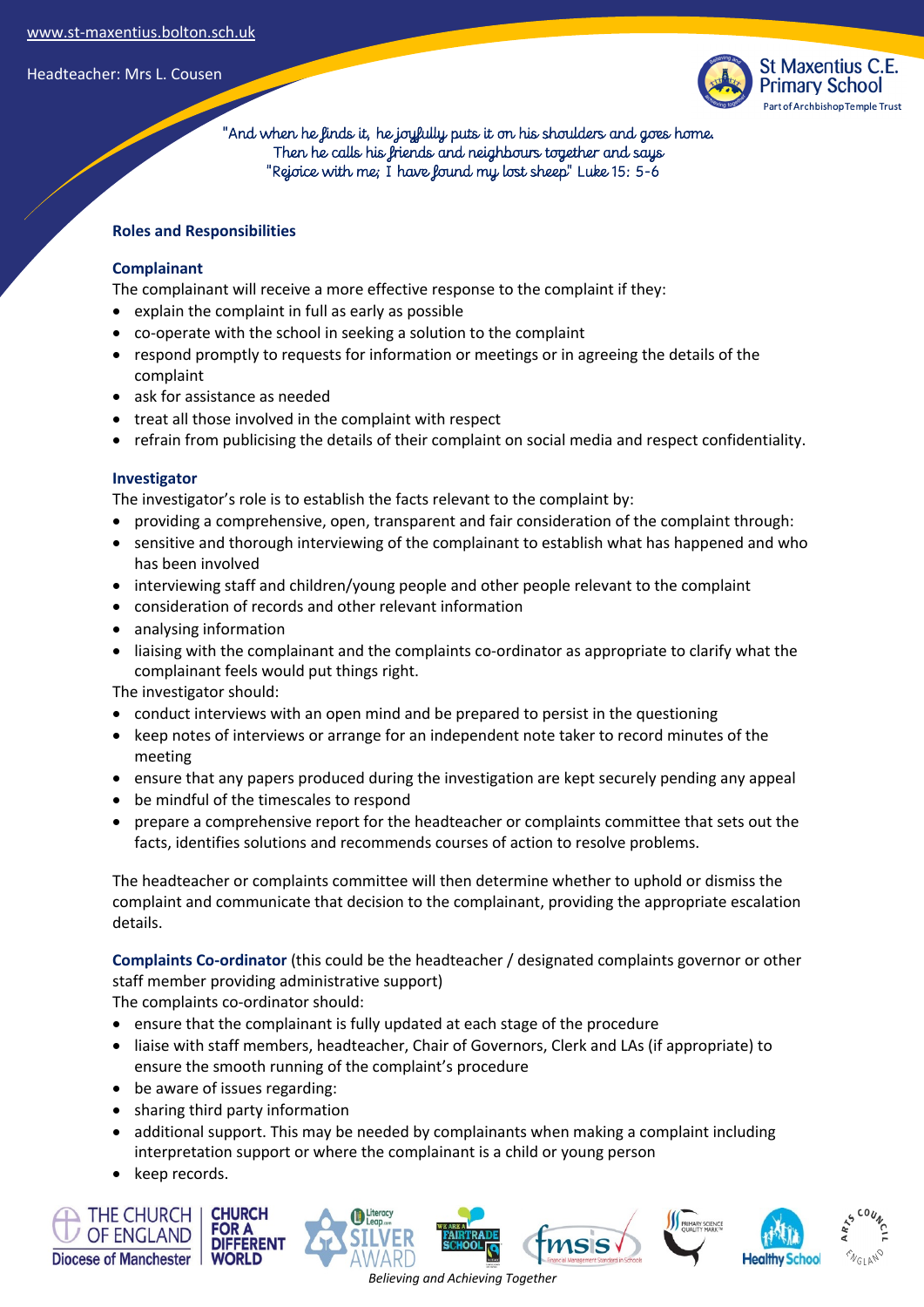

 "And when he finds it, he joyfully puts it on his shoulders and goes home. Then he calls his friends and neighbours together and says "Rejoice with me; I have found my lost sheep" Luke 15: 5-6

### **Clerk to the Governing Body**

The Clerk is the contact point for the complainant and the committee and should:

- ensure that all people involved in the complaint procedure are aware of their legal rights and duties, including any under legislation relating to school complaints, education law, the Equality Act 2010, the Freedom of Information Act 2000, the Data Protection Act (DPA) 2018 and the General Data Protection Regulations (GDPR)
- set the date, time and venue of the meeting, ensuring that the dates are convenient to all parties (if they are invited to attend) and that the venue and proceedings are accessible
- collate any written material relevant to the complaint (for example; stage 1 paperwork, school and complainant submissions) and send it to the parties in advance of the meeting within an agreed timescale
- record the proceedings
- circulate the minutes of the meeting
- notify all parties of the committee's decision.

## **Committee Chair**

The committee's chair, who is nominated in advance of the complaint meeting, should ensure that:

- both parties are asked (via the Clerk) to provide any additional information relating to the complaint by a specified date in advance of the meeting
- the meeting is conducted in an informal manner, is not adversarial, and that, if all parties are invited to attend, everyone is treated with respect and courtesy
- complainants who may not be used to speaking at such a meeting are put at ease. This is particularly important if the complainant is a child/young person
- the remit of the committee is explained to the complainant
- written material is seen by everyone in attendance, provided it does not breach confidentiality or any individual's rights to privacy under the DPA 2018 or GDPR.
- If a new issue arises it would be useful to give everyone the opportunity to consider and comment upon it; this may require a short adjournment of the meeting
- both the complainant and the school are given the opportunity to make their case and seek clarity, either through written submissions ahead of the meeting or verbally in the meeting itself
- the issues are addressed
- key findings of fact are made
- the committee is open-minded and acts independently
- no member of the committee has an external interest in the outcome of the proceedings or any involvement in an earlier stage of the procedure
- the meeting is minuted
- they liaise with the Clerk (and complaints co-ordinator, if the school has one).